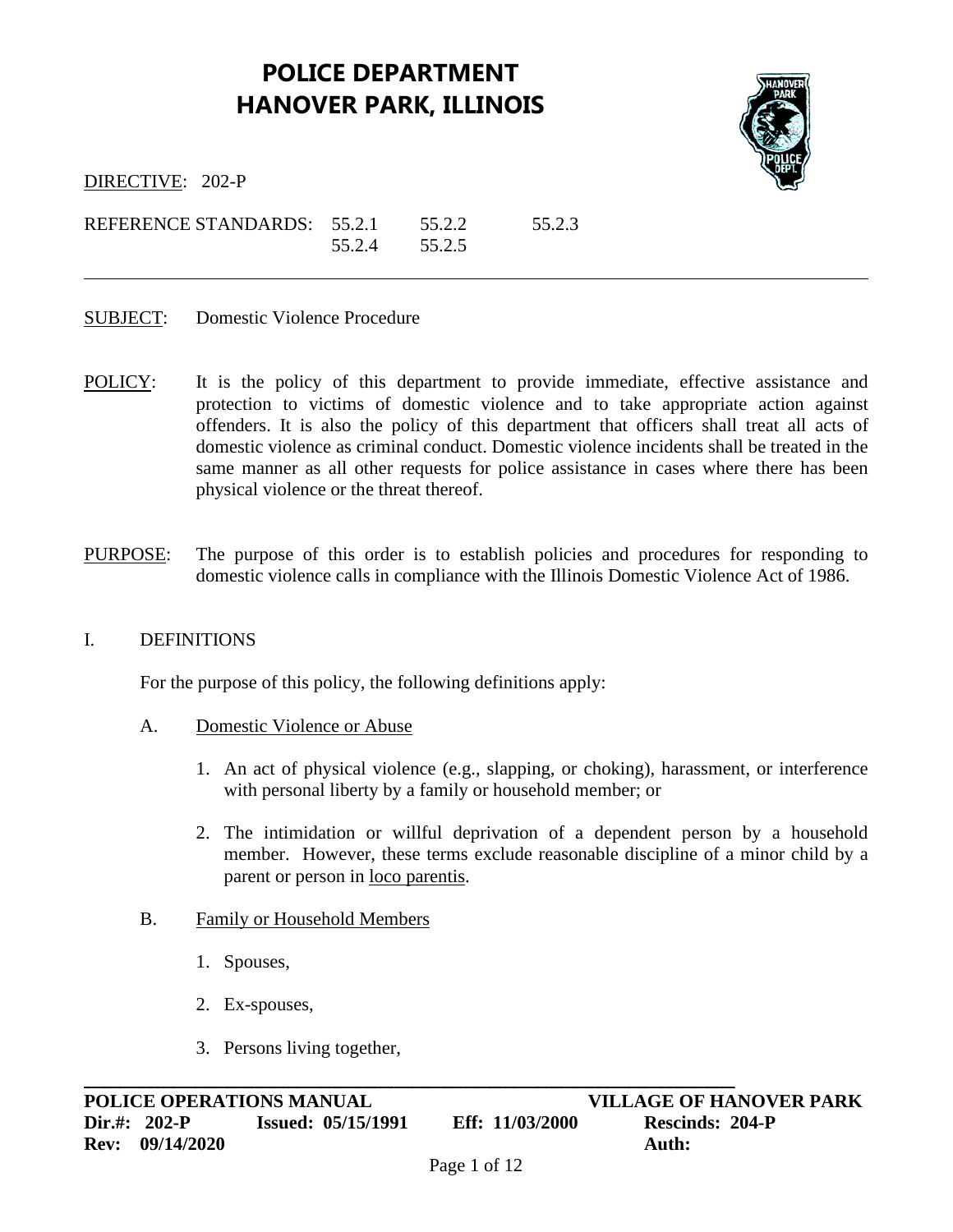- 4. Persons who formerly lived together,
- 5. Parents,
- 6. Children,
- 7. Stepchildren,
- 8. Parents of a child in common,
- 9. Persons related by blood or marriage,
- 10. Persons who have or have had a dating or engagement relationship,
	- a. For purposes of this definition, neither a casual acquaintanceship nor ordinary fraternization between two individuals in business or social contexts shall be deemed to constitute a dating relationship, and
- 11. Persons with disabilities and their personal assistants.
- C. Order of Protection A final, preliminary, or temporary order granted by the court which may include any or all of the remedies outlined in the Illinois Domestic Violence Act of 1986. (720 ILCS 60/214)(725 ILCS 5/112A1 – 5/112A31).
- D. Emergency Order of Protection An emergency order issued without notice and expiring within fourteen (14) days unless extended.
- E. Petitioner The person who requests the action or relief in an Order of Protection.
- F. Respondent The person to whom an Order of Protection is directed.

## II. PROCEDURES

- A. Communications Communications personnel, upon receipt of a call for service involving violence, shall assess the situation as thoroughly as possible and dispatch the necessary units. Communications personnel will obtain minimal response information, which shall include, but not be limited to:
	- 1. Caller's identity,
	- 2. Exact location (street, house or apartment number),

- 3. Injury,
- 4. Weapons description,
- 5. Disputant's identity, and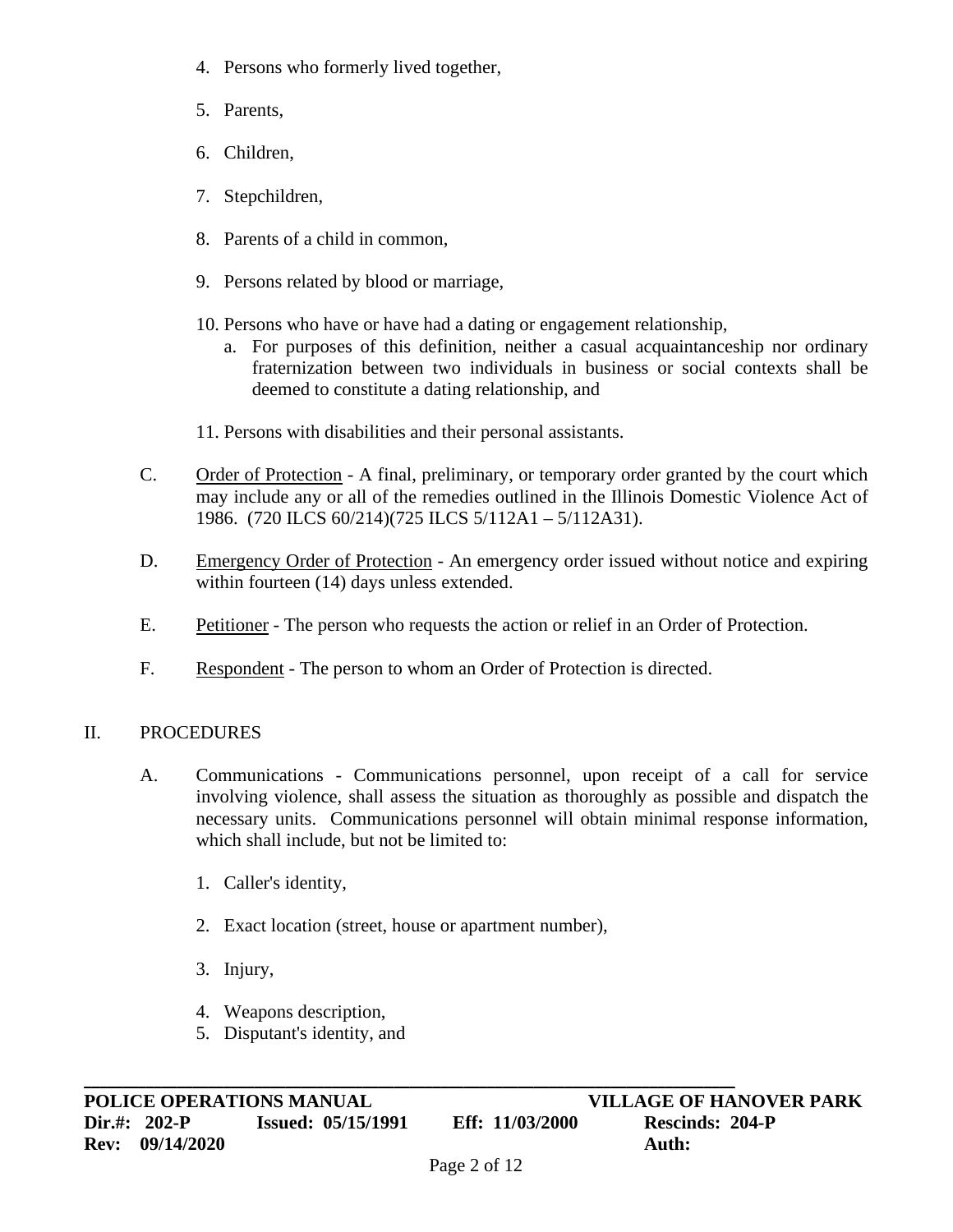- 6. Presence of the assailant at the scene
- B. Communications personnel should check the name and address reported in the call against available cross-referenced information to determine whether there are previously reported incidents involving the same parties and/or same address. From such a check, the probable danger involved in responding to the call should be determined.
- C. Officer's Response Officers will respond to and investigate complaints of persons who are victims of domestic violence in a safe and expeditious manner. All such calls should be regarded as potentially "high risk" calls for police officers.

### III. OFFICERS RESPONSIBILITIES UNDER THE ILLINOIS DOMESTIC VIOLENCE ACT OF 1986

The Illinois Domestic Violence Act of 1986 required officers to assist the victim, to arrest the abuser where appropriate, and to report the incident.

- A. Assistance to the Victim (55.2.3a) If the officer determines that a person has been abused by a family or household member, the officer will take all reasonable steps to prevent further abuse, including, but not limited to, the following:
	- 1. Transporting or arranging for transportation of the victim to a medical facility if treatment is necessary.
	- 2. Transporting or arranging for transportation of the victim to a shelter or safe home.
	- 3. Accompanying the victim to his or her residence to remove necessary personal items.
	- 4. Furnishing the victim with information which advises the victim of:
		- a. Their rights under the Illinois Domestic Violence Act of 1986;
		- b. Information about appropriate service agencies that can provide 24-hour assistance for victim(s) in need of temporary housing, medical attention, victim advocacy, and emergency assistance;
		- c. The investigating officer's name, badge number, and the case incident number; (55.2.3c)
		- d. The phone number to the police department where the victim can report additional information or receive additional information about the status of the case. (55.2.3d)
	- 5. Advise the victim(s) of the importance of reporting any incident of intimidation or threats by the abuser or their family or friends to the appropriate law enforcement agency. (55.2.3b)
	- 6. Advise the victim(s) of the police department's incident investigating process. (55.2.3c)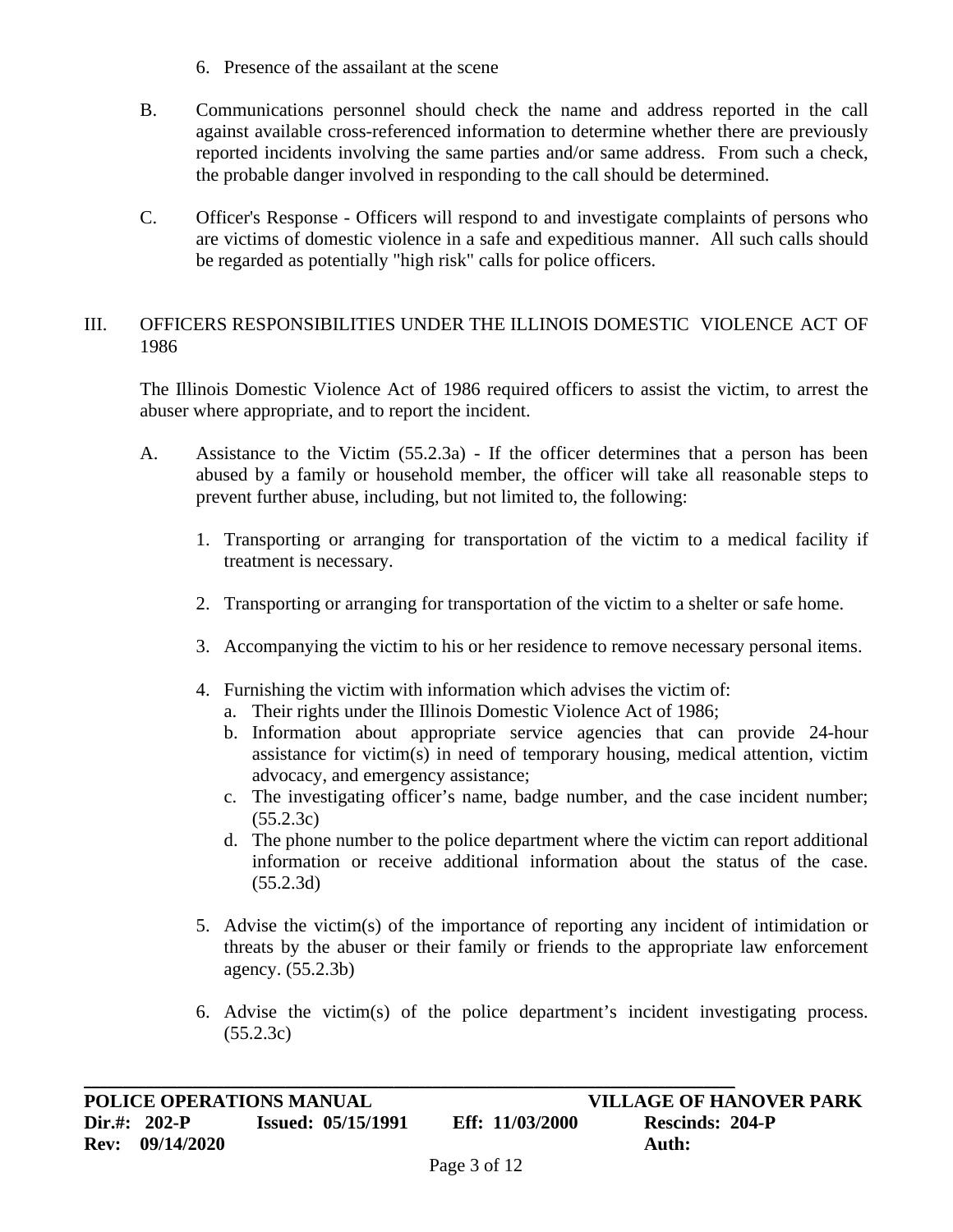7. Whenever known and when feasible, provide information to the victim(s) pertaining to the charges against the abuser/arrestee, the arrestee's custody status and changes thereto. (55.2.5)

### IV. HUMAN SERVICES PERSONNEL AND POLICE CHAPLINS

- A. The Human Services personnel should be offered to the victim in a follow-up role for counseling and comfort to the victim(s). The wishes of the victim, if and /or how they desire follow-up contact by Human Services, should be documented in the report to avoid further endangering the victim of abuse. If there is an immediate need for Human Services assistance, these services can be offered, however, Human Services personnel will not be used to diffuse a domestic situation.
- B. Police Chaplains should not be used as a counselor or mediator during or immediately following a domestic dispute.

### V. ARREST

- A. Officers can make an arrest without a warrant if they have probable cause to believe a person has just committed a criminal offense, e.g., battery against the victim.
- B. Officers can make an arrest without a warrant if they have probable cause to believe the person has violated one of the provisions of an Order of Protection prohibiting threats and/or abuse or granting exclusive possession of the dwelling to the victim, etc. (Note: A nonconsensual, warrantless entry into the home of an individual for purpose of arrest requires exigent circumstances. Also, officers must determine that the offender has been served with a copy of the Order of Protection or has actual notice of the order. The officer should check victim's copy of the Order of Protection or verify provisions of the order by radio or telephone communications with LEADS system).
- C. If the abusive person is not arrested, the officer is required to do the following:
	- 1. Complete a report providing information on the nature of the incident and the outcome of the investigation.
	- 2. Inform the victim that he or she can initiate criminal proceedings at a later time and provide the victim with information about the particulars of filing a criminal charge, including time and location.
	- 3. Advise the victim of the importance of preserving evidence.

**\_\_\_\_\_\_\_\_\_\_\_\_\_\_\_\_\_\_\_\_\_\_\_\_\_\_\_\_\_\_\_\_\_\_\_\_\_\_\_\_\_\_\_\_\_\_\_\_\_\_\_\_\_\_\_\_\_\_\_\_\_\_\_\_\_\_\_\_\_\_\_\_\_\_\_\_\_\_\_\_\_\_\_\_**

D. When probable cause exists, an officer shall make an arrest in cases involving domestic violence under the following circumstances: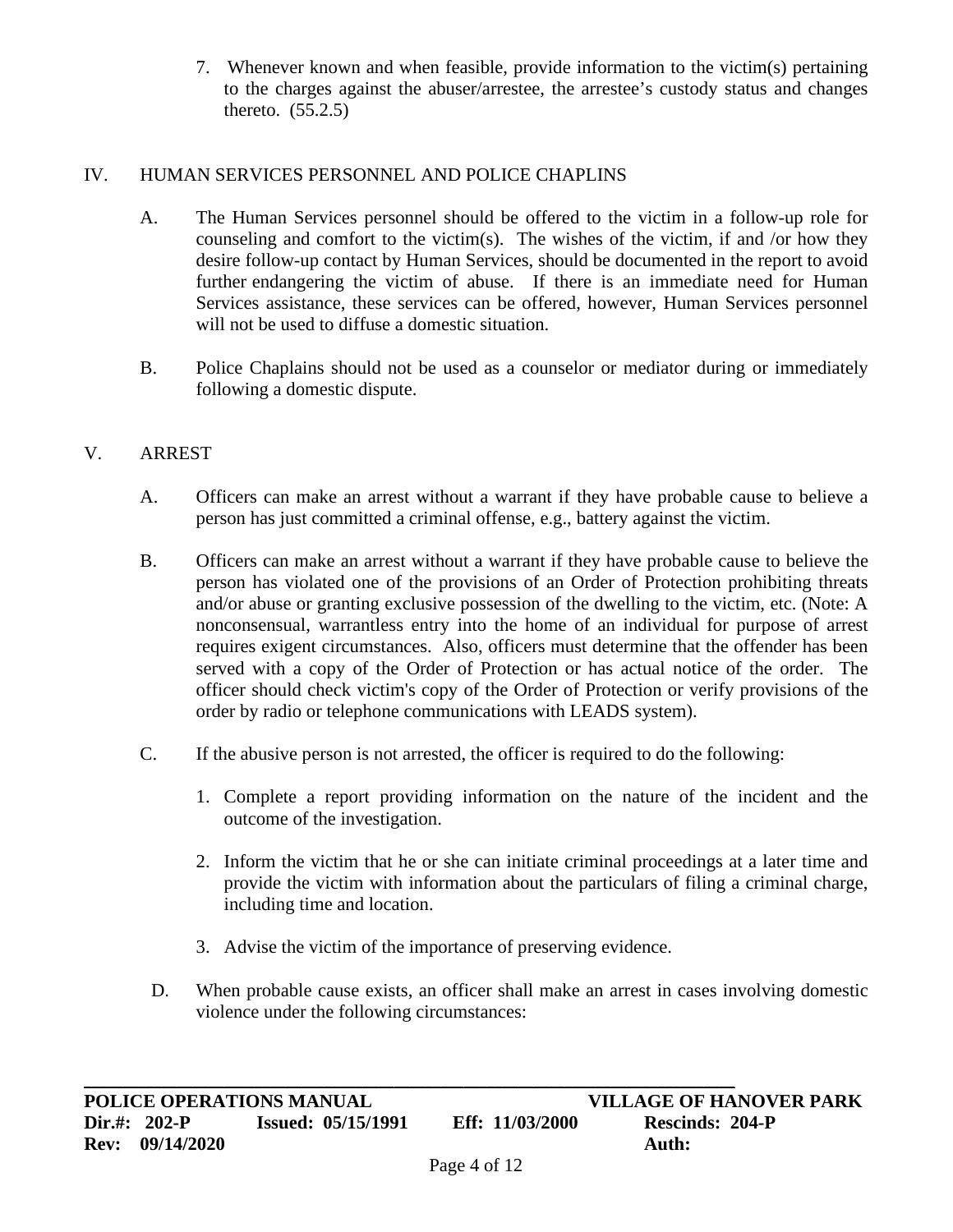- 1. When a felony has been committed. (When an officer has probable cause to believe that an offender has committed a felony, he should contact the felony-screening assistant of the State's Attorney's Office and follow standard procedures required for screening and approval of felony arrests).
- 2. When a misdemeanor has been committed and the victim has visible signs of injury (see exception in Definitions, Section II.A.2., for minor child), or when any weapon has been used to inflict injury or to intimidate or threaten the victim.
- 3. When a misdemeanor has been committed, and the officer is aware that the abuser has committed other acts of domestic violence in the past.
- 4. When an offense is committed in the presence of the officer.
- 5. When an officer has confirmed that a valid Order of Protection is in effect, and the offender has violated a condition of the order. (Note: Officers must determine that the offender has been served with a copy of the Order of Protection or has actual knowledge of it. The officer should check victim's copy of the Order of Protection or verify provisions of the order by radio or telephone communications with L.E.A.D.S.)
- 6. An officer shall have the discretion to seek review of the circumstances of a domestic violence case where a mandatory arrest pursuant to Sections VI.D.2. or VI.D.3. is not sought by the officer and the complainant. If an officer determines that the circumstances of a domestic violence case are such that an arrest at that time is inappropriate or unwarranted, the officer shall contact his or her supervisor for approval of such a decision. The supervisor shall review the circumstances of the case and, upon approval by the supervisor, no arrest will be made.
- E. Bond Restrictions
	- 1. Supreme Court Rule 528(d) effective April 15, 1997 states that no bail is established for the offense of Domestic Battery, a violation of an Order of Protection, or similar violation of a local ordinance. The court pursuant to statute will set bail for these offenses.
	- 2. Any person charged with the above offenses/violations will be brought before the next available judge in the county of venue or transferred to the county jail to await a bond hearing. In the event an Emergency Judge is contacted to arrange bail by phone, the officer accepting bond will issue the Addendum to Bail Bond and explain the statutory limitations associated with it.
	- 3. The use of an Emergency Judge will only be considered if circumstances exist that prohibit the detention of the subject in the department's holding facility, i.e.: serious medical condition and/or the county jail refuses to accept the arrestee. The Shift Supervisor will ensure that this procedure is used only in the most extreme cases.
- F. Special Arrest Considerations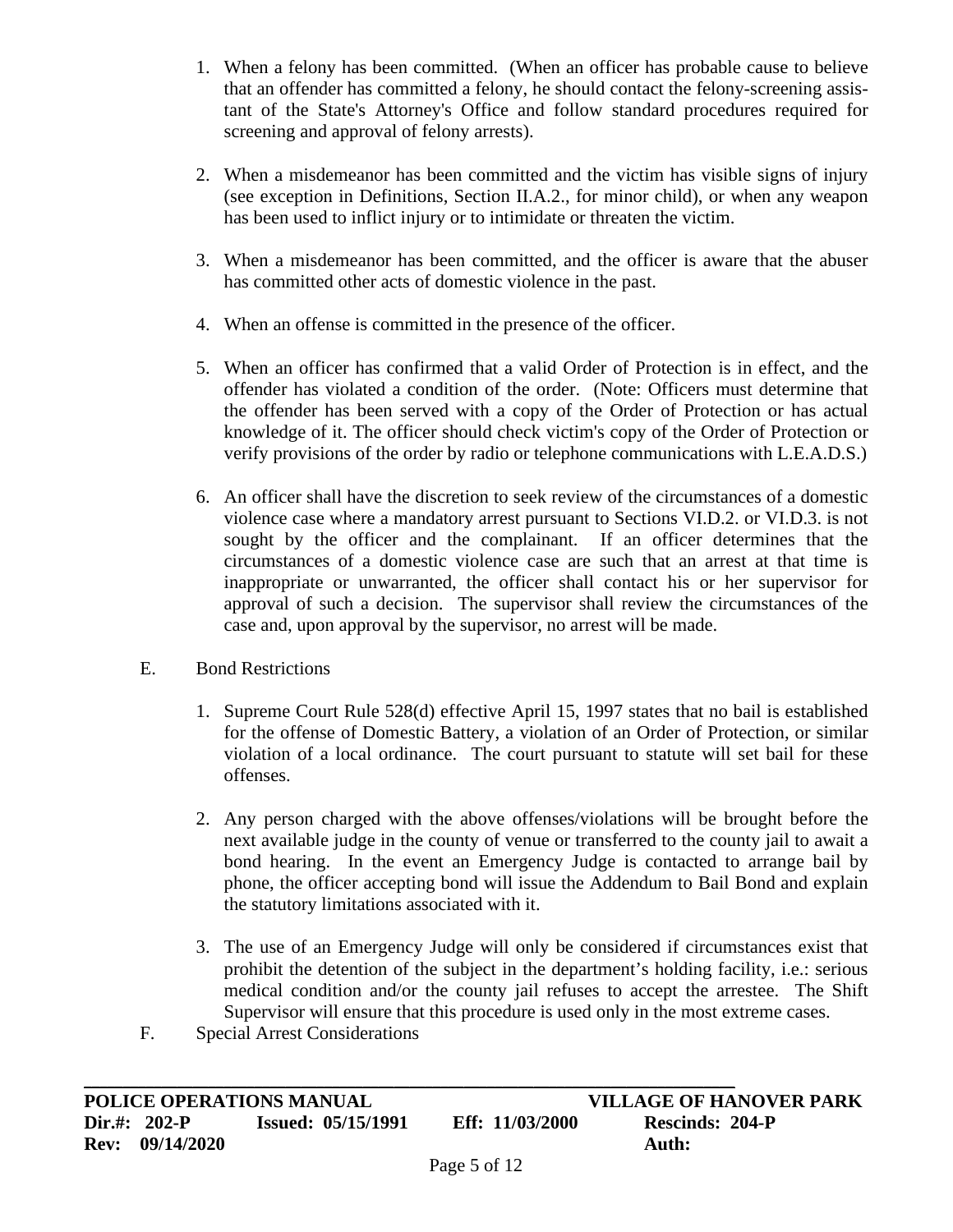- 1. If probable cause exists and the arrest is mandated pursuant to Paragraph D. above, the officer shall sign the complaint if the victim is unwilling or reluctant to do so.
- 2. In discretionary arrest cases, where the officer determines that an arrest is appropriate because probable cause exists, the officer shall sign the complaint if the victim is reluctant to do so.
- 3. If an arrest is made, the officer shall charge pursuant to the Illinois Compiled Statutes and will follow appropriate departmental guidelines as outlined in current Directives that cover the processing of arrested persons.
- 4. If another crime has been committed during the violation of the Order of Protection, that crime should also be charged as an additional felony or misdemeanor complaint.
- 5. No officer shall decline to arrest an offender because of certain factors, including, but not limited to:
	- a. Parties living together;
	- b. Parties having sought civil remedies;
	- c. Victims having been previously unwilling to participate in the complaint or arrest process;
	- d. Verbal assurances that the violence will cease.

## VI. VICTIM/WITNESS INTIMIDATION AND THREATS

- A. The Department will provide appropriate assistance to victims/witnesses who have been threatened or who, in the judgement of the Department, express specific, credible reasons for fearing intimidation or further victimization. Appropriate assistance is determined by the nature of the case and the potential danger that is posed. It may range from an immediate arrest of the person making the threat, arranging for protective custody of the victim/witness that was threatened, or referral to the appropriate agency or person.  $(55.2.2)$
- B. Any threat to a victim or witness will be documented and forwarded to the Investigative Bureau for follow-up and the possible filing of charges.
- C. The State's Attorney's office for the county of venue should be notified as soon as possible and provided with reports that document the incident. This notification may be by phone, in person, or in writing dependent upon the circumstances involved.

## VII. INCIDENT REPORTING AND DOCUMENTATION

A. Whenever an officer receives a report or allegation of any offense committed between family or household members, an Incident/Offense Report must be prepared, whether or not an arrest is made.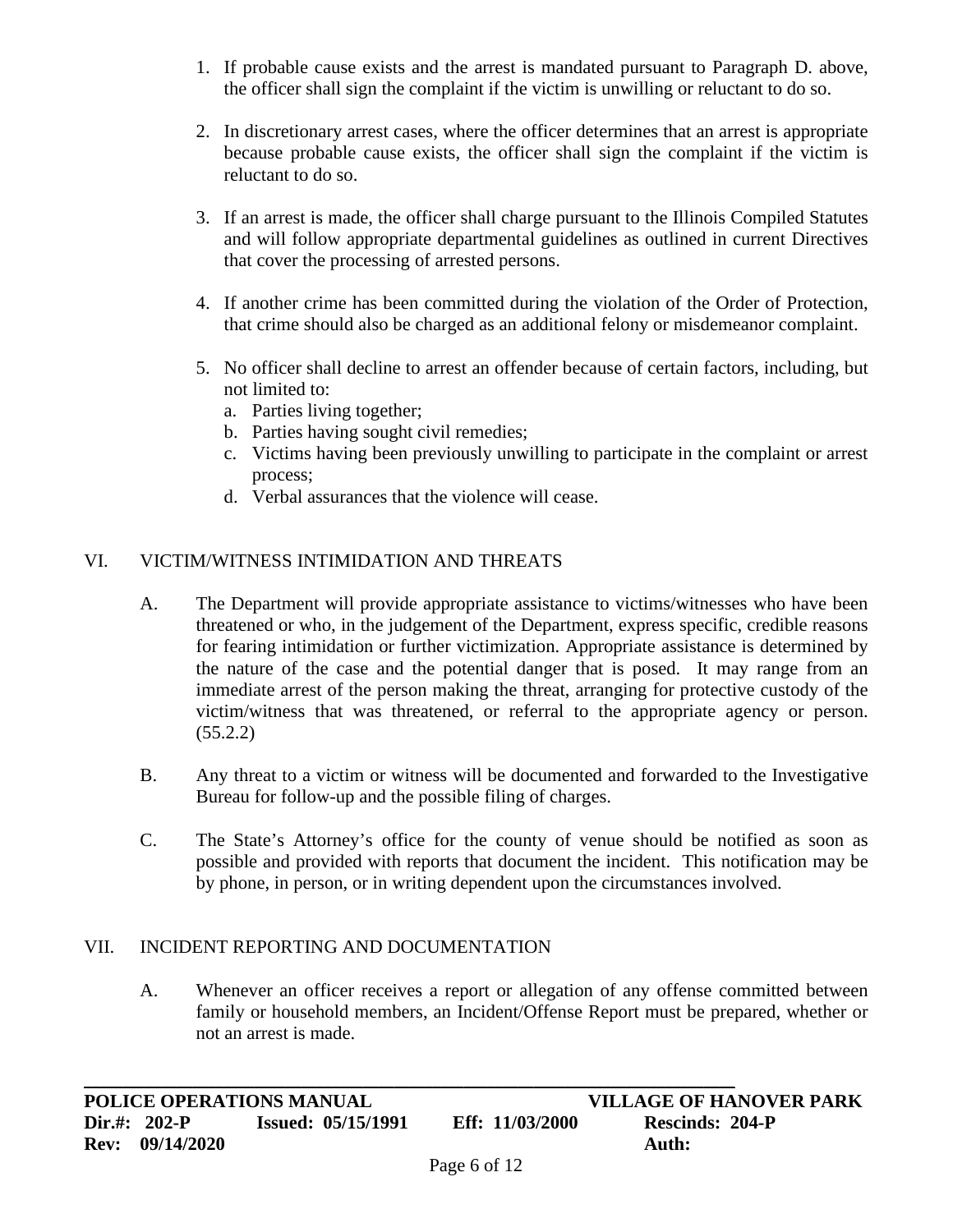- B. Every officer investigating an incident of abuse between family or household members shall prepare a written report that includes the following:
	- 1. Disposition of the allegation;
	- 2. Victim statement as to frequency and severity of prior incidents by the same family member;
	- 3. The number of prior requests for police assistance.
- C. If an arrest is not made, the officer should clearly document his or her reasons in the Incident/Offense Report. The supervising officer shall review all Incident/Offense Reports where no arrests are made.
- D. Every officer shall complete a DOMESTIC VIOLENCE SUPPLEMENTAL REPORT on all domestic violence cases resulting in an arrest and forward a copy to the State's Attorney's Office. (Appendix A)
- E. A copy of each domestic violence case report will be forwarded to the Human Services Coordinator.
- F. Every officer shall make notification to Family Shelter Services prior to the end of the tour of duty on all reported cases of Domestic Violence occurring in DuPage County, whether an arrest is made or not.
	- 1. Notification will be made by telephone to the Family Shelter Services Crisis Line at (630) 469-5650.
	- 2. The reporting officer will be prepared to provide the information identified on Appendix B – Police Response Form, during the telephone contact.
	- 3. The reporting officer will document this notification in the narrative of the Incident/Offense report, including the time of the notification and the name of the call taker.
- G. Officers shall complete the Domestic Violence Supplemental Report (Appendix B) prior to the end of their tour of duty for all cases involving a domestic violence arrest in DuPage County. One copy of the form shall be submitted with the complaint to the DuPage County Sheriff's Office jail personnel, who will forward the form to the bond court prosecutor for use in setting appropriate bond. One copy of the form shall be placed in the Court Case Folder for inclusion in the police reports.

#### VIII. MISCELLANEOUS INFORMATION

A. Section 305 of the Illinois Domestic Violence Act of 1986 (750 ILCS 60/305) limits an officer's and this department's liability: "*Any act of omission or commission by any law*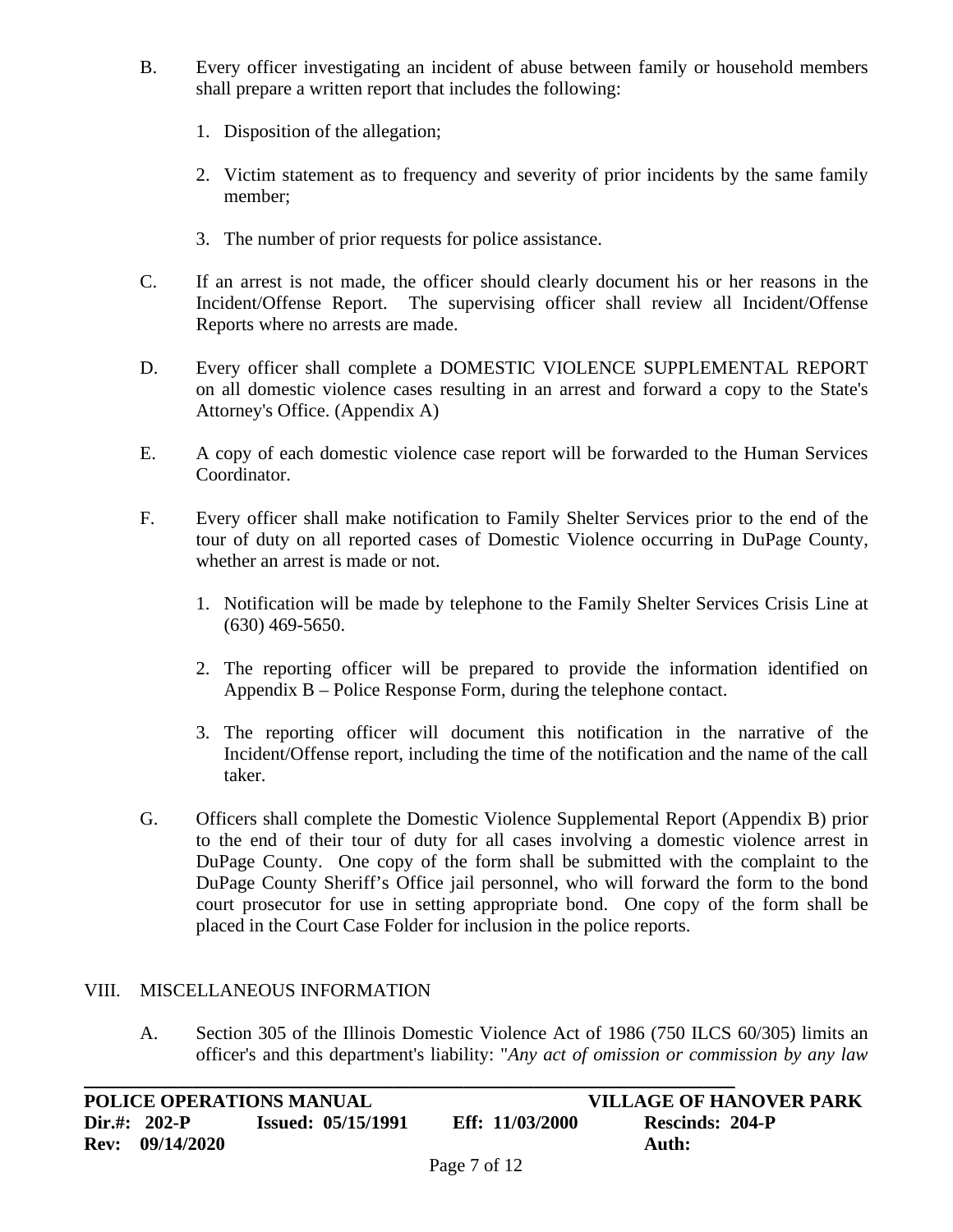*enforcement officer acting in good faith and rendering emergency assistance or otherwise enforcing this Act shall not impose civil liability upon the law enforcement officer or his or her supervisor or employer unless the act is a result of willful or wanton misconduct*."

- B. Emergency Relief (55.2.3)
	- 1. A petition for Emergency Relief Orders of Protection may be filed whenever a police officer has reason to believe that a family or other household member has abused the victim, petitioner, or any minor children. Whenever there is an "immediate" and "present" danger of such abuse, the petitioner may request such an order.
	- 2. The victim advocacy services of Cook/DuPage County shall be contacted for 24-hour assistance in applying for emergency Orders of Protection.
	- 3. Emergency Orders of Protection can be obtained by contacting the Duty State's Attorney of either county.
	- 4. If the victim has been taken to a shelter, the complainant will complete the petition with the assistance of the victim advocate, and the victim will be instructed to take the petition to:
		- a. DuPage County Circuit Clerk's Office in Wheaton at 8:30 a.m., Monday through Friday.
		- b. Cook County State's Attorney Victim/Witness Section
- C. The County Sheriffs shall be responsible for placing all Orders of Protection into the LEADS system.
	- 1. When an officer responds to a domestic violence call, an inquiry should be instituted through LEADS to determine if there is an Order of Protection in effect. LEADS will provide all the information contained in the protection order.
	- 2. If no Order of Protection is in effect, the victim should be informed of his or her rights. If an Order of Protection has been issued, the officer shall determine through LEADS whether or not the order has been served, when it expires, and what, if any, remedies have been granted. (Note: Officers must determine that the offender has been served with a copy of the Order of Protection or has actual notice of the order. The officer should check the victim's copy of the Order of Protection or verify provisions of the order by radio or telephone communications with LEADS system).

#### IX. EVIDENCE COLLECTION

A. The officer shall complete a written report of his or her observations of the victim, abuser, visible injuries, the presence of weapons, and all other circumstances and facts pertinent to the incident.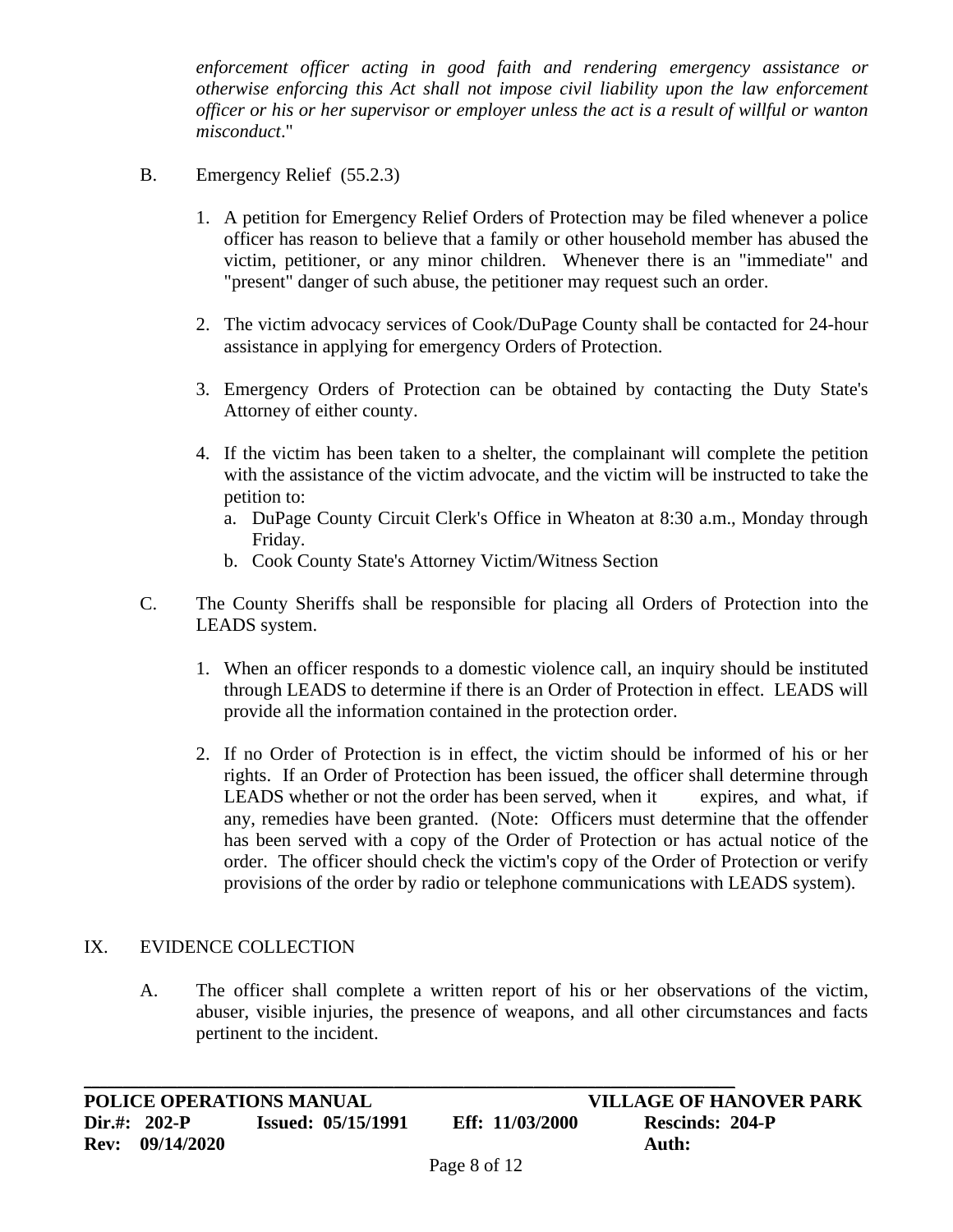- B. If possible, the officer should photograph any personal injuries or property damage sustained by the victim.
- C. The officer should interview the parties separately so that the victim can speak freely without being intimidated by the presence of the offender.
- D. The officer should take into his or her possession articles that can be used to corroborate the occurrence of violence (e.g., pieces of broken glass, torn clothing, any articles that are bloodstained, or any damaged personal possessions of the victim) or take photographs of such articles.

### X. FOLLOW-UP INVESTIGATIONS (55.2.4)

- A. When a follow-up investigation is deemed to be appropriate, the assigned police officer shall make every reasonable effort to provide the following victim/witness assistance:
	- 1. In cases when the impact on the victim/witness is unusually severe and has triggered above average need for assistance, and it is known that additional contact will not endanger them, recontact the victim or witnesses within a reasonable amount of time to determine whether further assistance is required. (55.2.4a)
	- 2. Explain the procedures for the prosecution of their case and the importance of their continued participation in the prosecution effort. (55.2.4b)
	- 3. Schedule line-ups, interviews, and other required appearances at the convenience of the victim/witness, and with the proper permission of the direct supervisor, provide transportation when needed. (55.2.4c)
	- 4. Promptly return the victim/witness property held by the department as evidence where permitted by law and rules of evidence.  $(55.2.4d)$
	- 5. Refer the victim/witness to the Victim/Witness Assistance Unit of the appropriate State's Attorneys Office for the purpose of assignment of a Victim Advocate. (55.2.4e)
	- 6. Ensure copies of incident and supplemental reports are forwarded to the appropriate prosecutor's office, if required. (55.2.4f)

#### XI. ELDER ABUSE REPORTING

A. In cases of domestic violence involving the elderly, the officer will follow the above procedures. Domestic violence cases involving elderly victims will be responded to and processed as any other domestic violence incident. Assistance of victim advocates for the elderly is also available, and the guidelines for contacting an advocate set out above shall apply when responding to domestic violence incidents involving the elderly. Family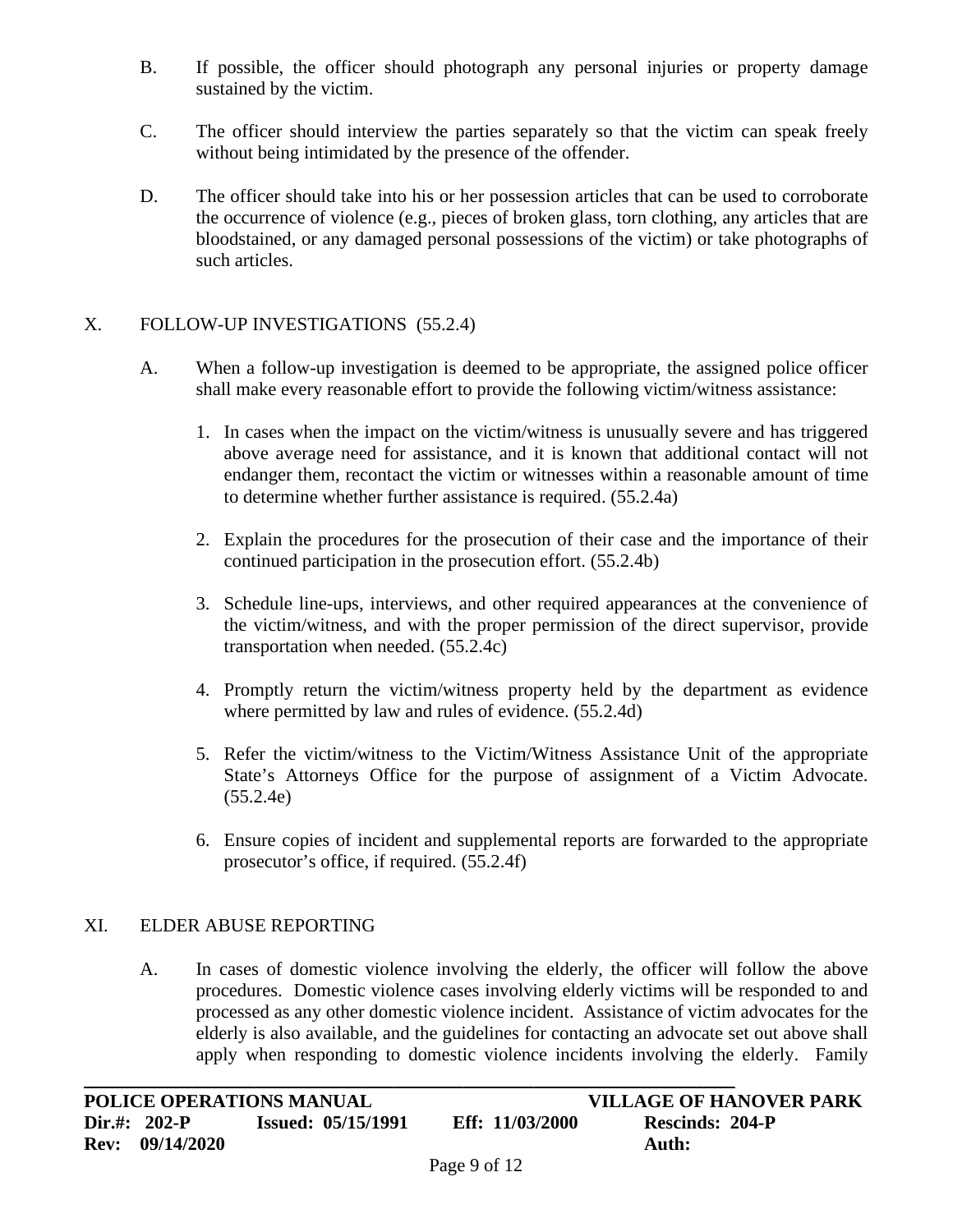Shelter Service, Inc., should be contacted when emergency shelter is necessary as in any other domestic violence incident.

- B. Law enforcement personnel must report within 24 hours any suspected abuse, neglect, or exploitation of an older person to the Department on Aging's Elder Abuse and Neglect hotline. The telephone numbers for reporting these occurrences are:  $(55.2.1)$ 
	- 1. 1-800-252-8966 (Monday thru Friday, 8:30 am to 5:00 pm)
	- 2. 1-800-279-0400 (Monday thru Friday, 5:00 pm to 8:30 am, all weekends and holidays)

## XII. CHILD ABUSE REPORTING

- A. Specific statutory duties are imposed under the Abused and Neglected Child Reporting Act (705 ILCS 405/2-3) where incidents of domestic violence or abuse involve child victims. The officer is mandated to report such incidents to the Department of Children and Family Services hotline (1-800-25-ABUSE) and fulfill certain other statutory duties. In addition to these statutory requirements, the responding officer should follow appropriate departmental guidelines as outlined in current Directives that govern the reporting procedures pertinent to child abuse cases.
- B. In effecting an arrest of the offender in cases involving child victims, the guidelines as set forth in Sections I. through XI. apply. The officer should note, however, that the definition of domestic violence and abuse for the purposes of this policy excludes reasonable discipline of a minor child by a parent or person in loco parentis. (See Definitions, Section II.A.) If an arrest is made for aggravated battery to a child (720) ILCS 5/12-4.3) or any other related offense, the report must still be made to the Department of Children and Family Services.

#### XIII. DOMESTIC STANDBY/ESCORT

- A. All requests for domestic standby/escorts at any location within the community must be made by the citizen in person at the police department. In the event that a request is made in any other form, the requester will be instructed to go to the police department.
- B. Before the request is honored, a LEADS inquiry will be made by the Records Clerk/Receptionist and provided to the assigned officer. The inquiry will be to determine if a valid Order of Protection exists involving the citizen requesting this service, any person(s) at the standby location, or designating the location as a protected address. The records personnel will instruct the citizen to remain at the department until the assigned officer arrives.
- C. The assigned officer will meet with the citizen and make the following determinations: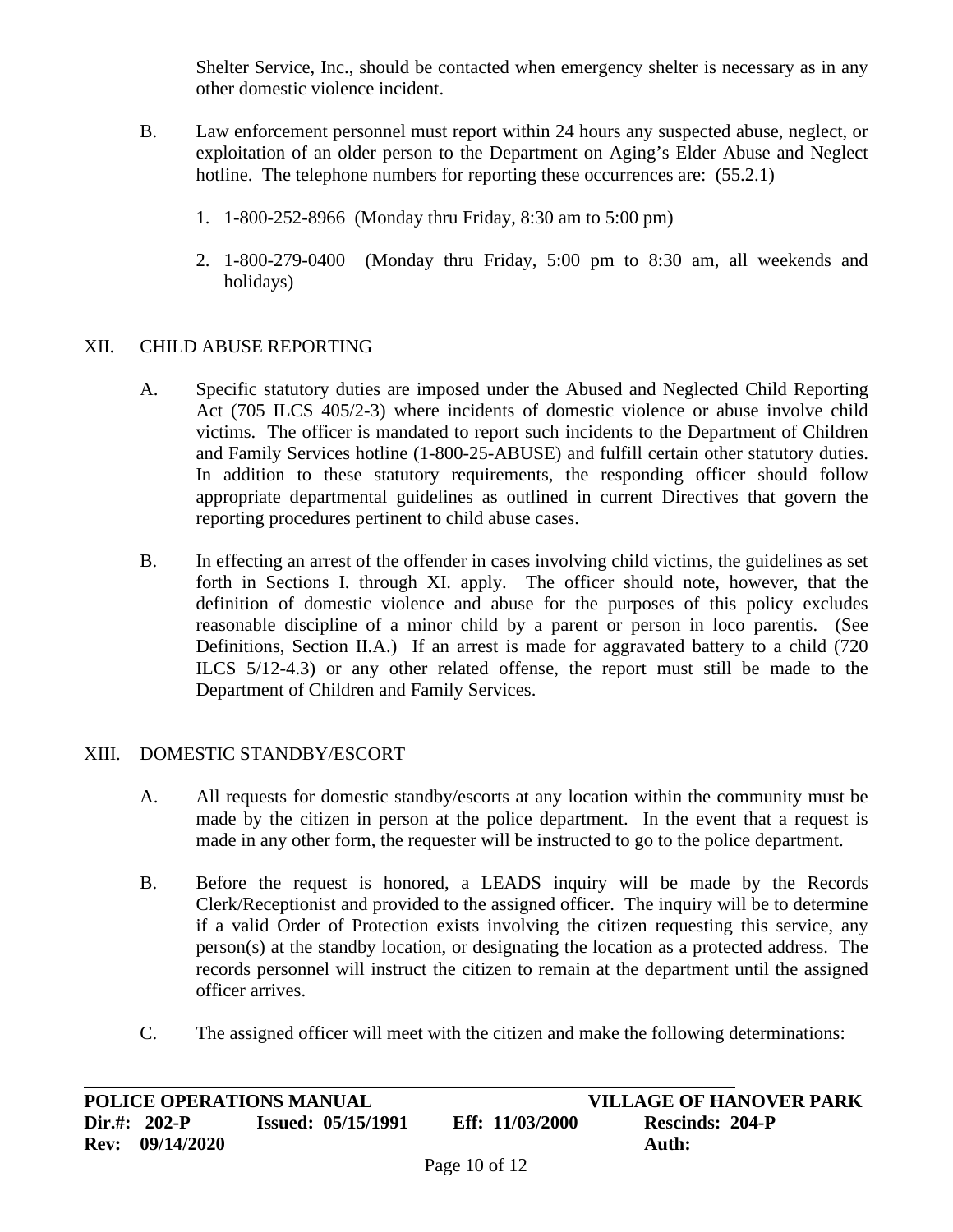- 1. Identify the citizen, preferably by photo ID, determine the address of the standby, reason for the standby, and estimate the time needed to complete the contact.
- 2. The officer will review the LEADS printout and any other applicable documents to ensure that the request does not violate any condition of any valid Order of Protection, Bail Bond Addendum, or any other court order.
- 3. The officer will attempt phone contact with the person to be contacted for the purpose of advising them of the intended service.
- 4. The officer will escort the citizen to the location with the citizen providing his or her own transportation.
- 5. The officer will prepare an Incident/Offense Report documenting the occurrence, including at a minimum, that all of the above were performed and any problems encountered.
- 6. The only exception for the above will be if the on-duty supervisor has met with the citizen at the department, and after completing steps 1, 2, and 3 of section C, authorizes the standby prior to the assigned officer's arrival. The officer directed to respond to the standby location will document the supervisor's authorization in the report.

## XIV. INCIDENTS INVOLVING DEPARTMENT EMPLOYEES

- A. All department employees are to be treated fairly with equal protection under the law.
- B. All incidents involving department employees will be documented.
- C. All personnel may be subject to evaluation for fitness for duty in incidents involving domestic violence outside the scope of their employment.
- D. Responding to Domestic Violence incidents involving employees within jurisdiction.
	- 1. The on-duty supervisor will be notified and respond to the scene.
	- 2. After assessing the circumstances, the on-duty supervisor will notify the Deputy Chief of the involved employee's Division who will direct further action.
- E. Incidents involving sworn personnel residing outside of the department's jurisdiction.
	- 1. Upon notification, the on-duty supervisor will immediately begin an inquiry to learn the circumstances of the incident.
	- 2. The on-duty supervisor is to determine:
		- a. Allegations of criminal wrongdoing involving arrestable situations;
		- b. Employee's immediate fitness for duty; and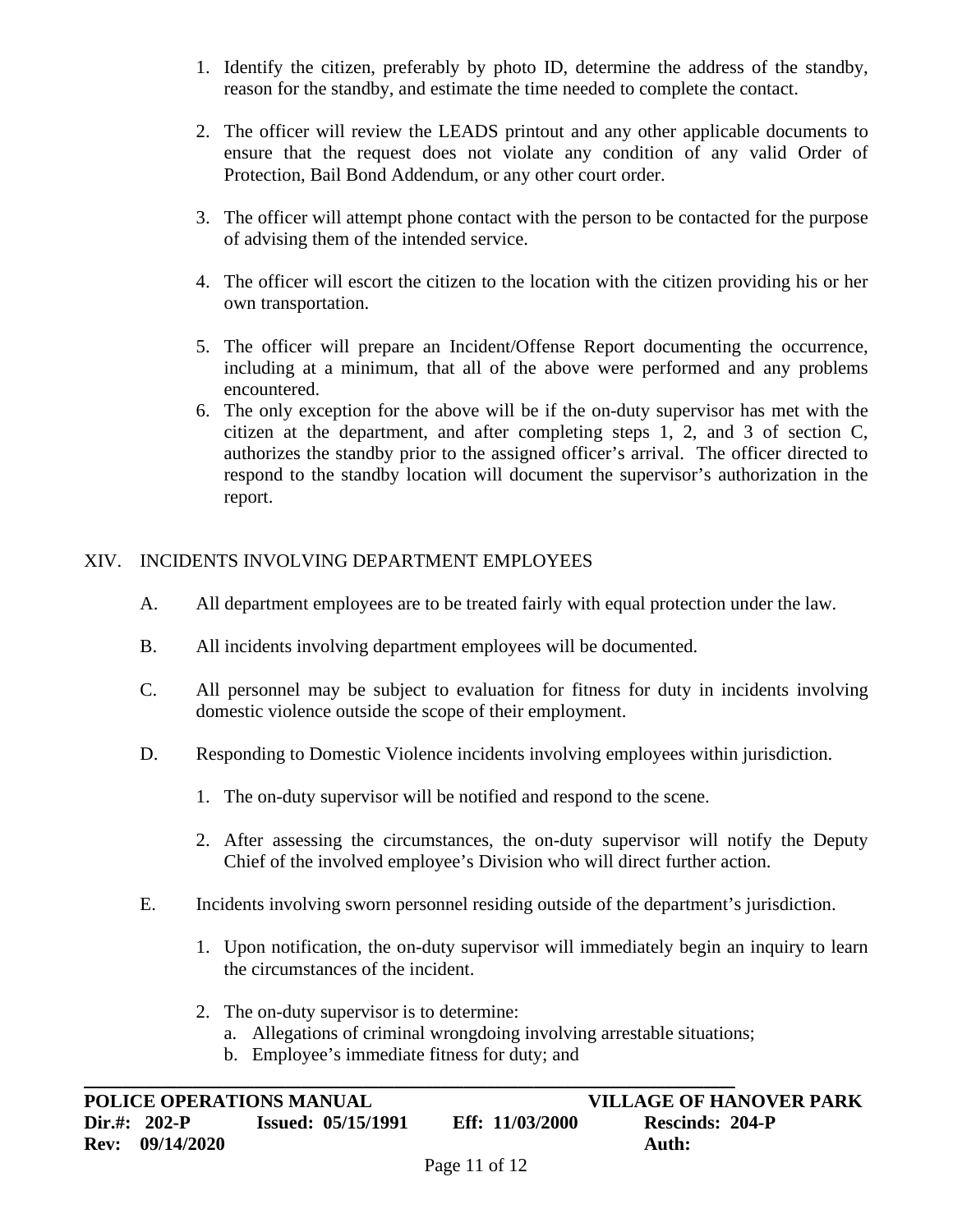- c. Notifying the Deputy Chief of Operations for further review.
- 3. Within a reasonable amount of time, but no longer than three working days, an employee must report to the Chief of Police, on the initial filing or notice of filing, on an action, either civil or criminal, in court against or on behalf of the employee.
	- a. Notification to the Chief of Police shall be in writing in a confidential manner.
- F. Incidents involving sworn personnel from other jurisdictions.
	- 1. Incidents are to be documented as mandated by the Illinois Domestic Violence Act.
	- 2. Notification will be made to the on-duty supervisor who will converse with the officers on the scene for:
		- a. Allegations of criminal acts;
		- b. Displayed behavior that might affect the officer's ability to perform their duties; and
		- c. Notification to a supervisor from the employing jurisdiction.
- G. Referrals All employees, as well as their families, are afforded the services available for assistance.
	- 1. Employee Assistance Program
	- 2. Social Service Unit
- H. Orders of Protection and Court Dispositions
	- 1. Provisions outlined in any judicial order will be followed as indicated.
	- 2. Affected employees are subject to all provisions of the Illinois Domestic Violence Act and any court litigation resulting.
	- 3. All personnel will be subject for review by the Office of the Chief of Police when they are the topics of Orders of Protection, Bail Bond Addendums, court dispositions, etc. on incidents involving domestic violence and their ability to perform the duties of their sworn position.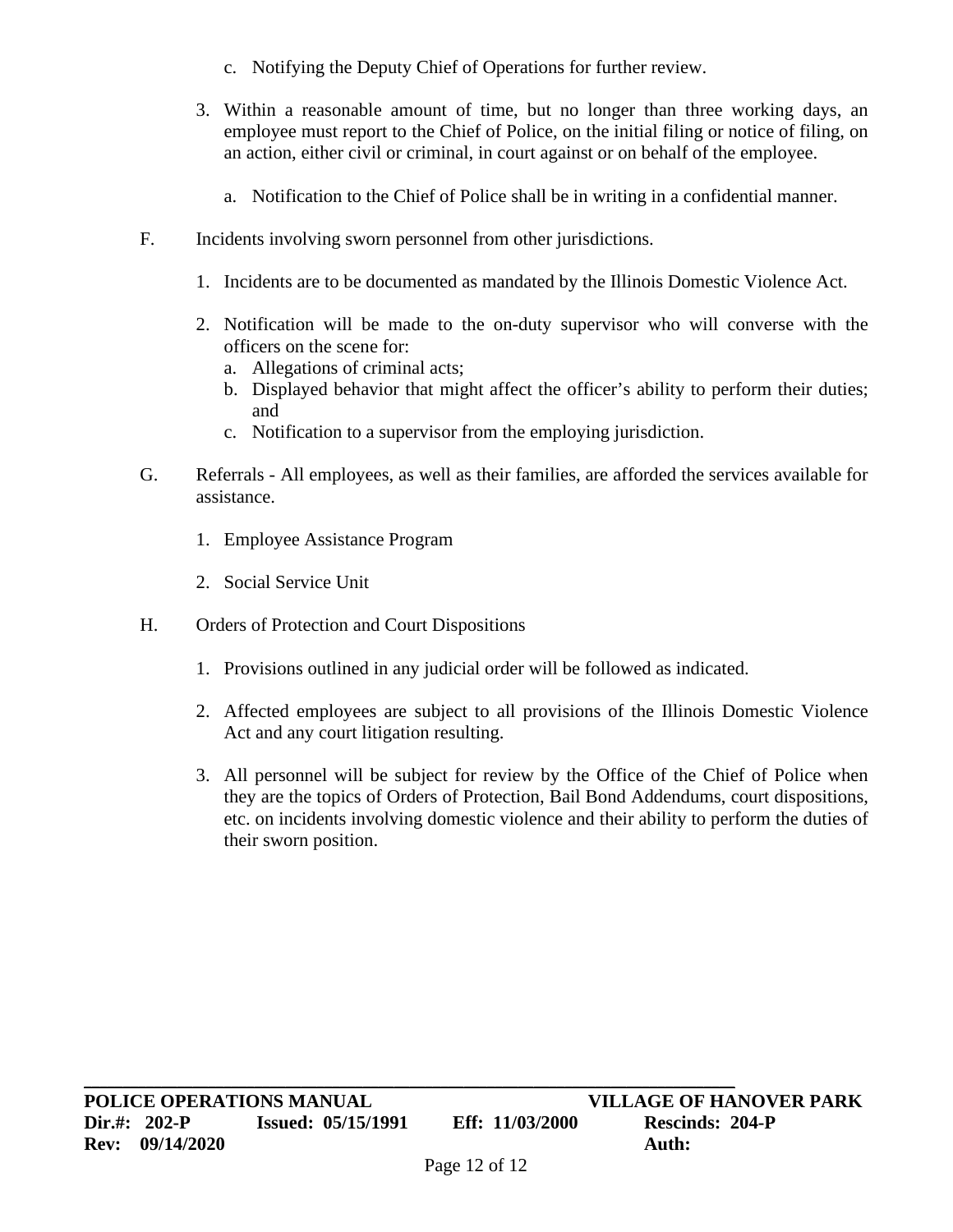# Appendix A;Dir 202-P DOMESTIC VIOLENCE SUPPLEMENTAL REPORT

#### **VICTIM**

| Last Name         |            |
|-------------------|------------|
| <b>First Name</b> | <b>DOB</b> |
| Middle I.         | SS#        |
| Phone #           | Pgr#       |
| Alternate #       |            |

**OBSERVATIONS OF VICTIM**

Address

Statement

(list Additional Witnesses On Reverse)

#### **OFFENDER**

| Last Name               |    |               |
|-------------------------|----|---------------|
| <b>First Name</b>       |    | DOB           |
| Middle I.               |    | SS#           |
| SID#                    |    |               |
| <b>Prior Conviction</b> | DB | VOOP (Circle) |

# **OBSERVATION OF OFFENDER AT SCENE**

|  | (check all that apply) |
|--|------------------------|
|--|------------------------|

| Angry         | Under the Influence |
|---------------|---------------------|
| Calm<br>Other | Threatening         |
| .             |                     |

Offender's Statement:

| <b>VICTIM/OFFENDER RELATIONSHIP</b>     |  |  |       |                                        |  |
|-----------------------------------------|--|--|-------|----------------------------------------|--|
| (Check one)                             |  |  |       |                                        |  |
| Spouse<br>Former Spouse<br>Co-Habitants |  |  | Other | Dating/Engaged<br><b>Former Dating</b> |  |
|                                         |  |  |       |                                        |  |

#### **ORDERS OF PROTECTION**

Valid Order #\_\_\_\_\_\_\_ Did Offender Acknowledge Order? y m

Victim Crying? What is a series of the series of the series of the series of the series of the series of the s Victim's Clothing Torn y m Victim Statement: Victim Injured? y n Describe All Injuries Did Victim Call 911? y m Medical Aid Rendered? The Medical Aid Rendered? Paramedic ID# Hospital and the second state of the second state of the second state of the second state of the second state of the second state  $\sim$ 

#### **OBSERVATIONS OF SCENE**

| Property Damage? |  |  |
|------------------|--|--|
| If yes, What?    |  |  |
| Photo's Taken?   |  |  |

#### **ADDITIONAL WITNESSES TO OFFENSE**

(Include Children)

| 1. Name        | DOR |
|----------------|-----|
| <b>Address</b> |     |

Statement

| 2. Name | <b>DOR</b> |  |
|---------|------------|--|
|         |            |  |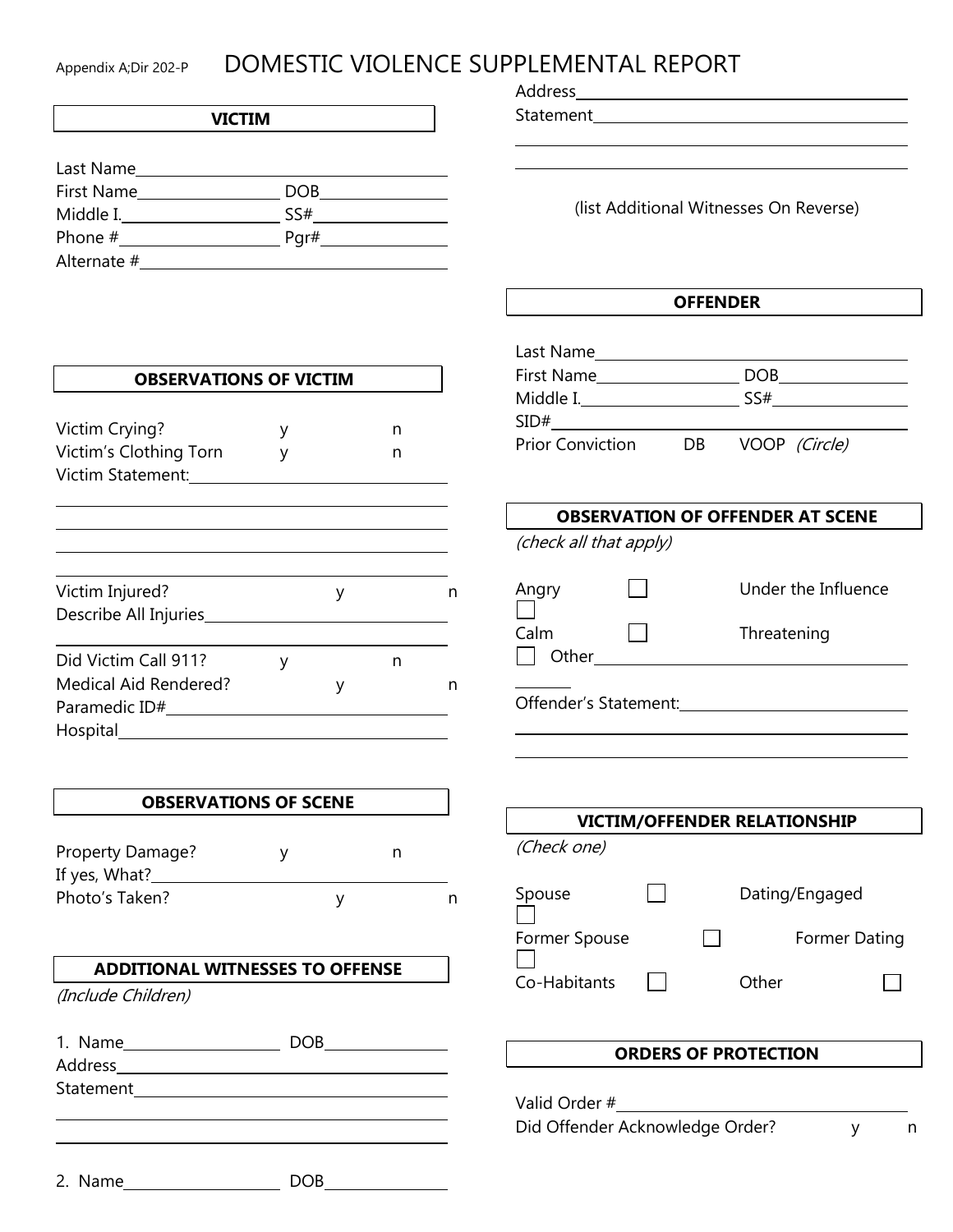### **RISK ASSESSMENT**

| Has offender substance abuse increased?                                               | ٧     | n. |
|---------------------------------------------------------------------------------------|-------|----|
| Has offender recently acquired a firearm?                                             | y     | n  |
| Has offender made specific threats of serious injury<br>or death in recent past?<br>n |       | у  |
| Has offender been violent toward pets?<br>n                                           |       |    |
| Has physical violence increased?                                                      | у     | n  |
| Has offender strangled victim in recent past?<br>n                                    |       | v  |
| Officer:                                                                              | Star: |    |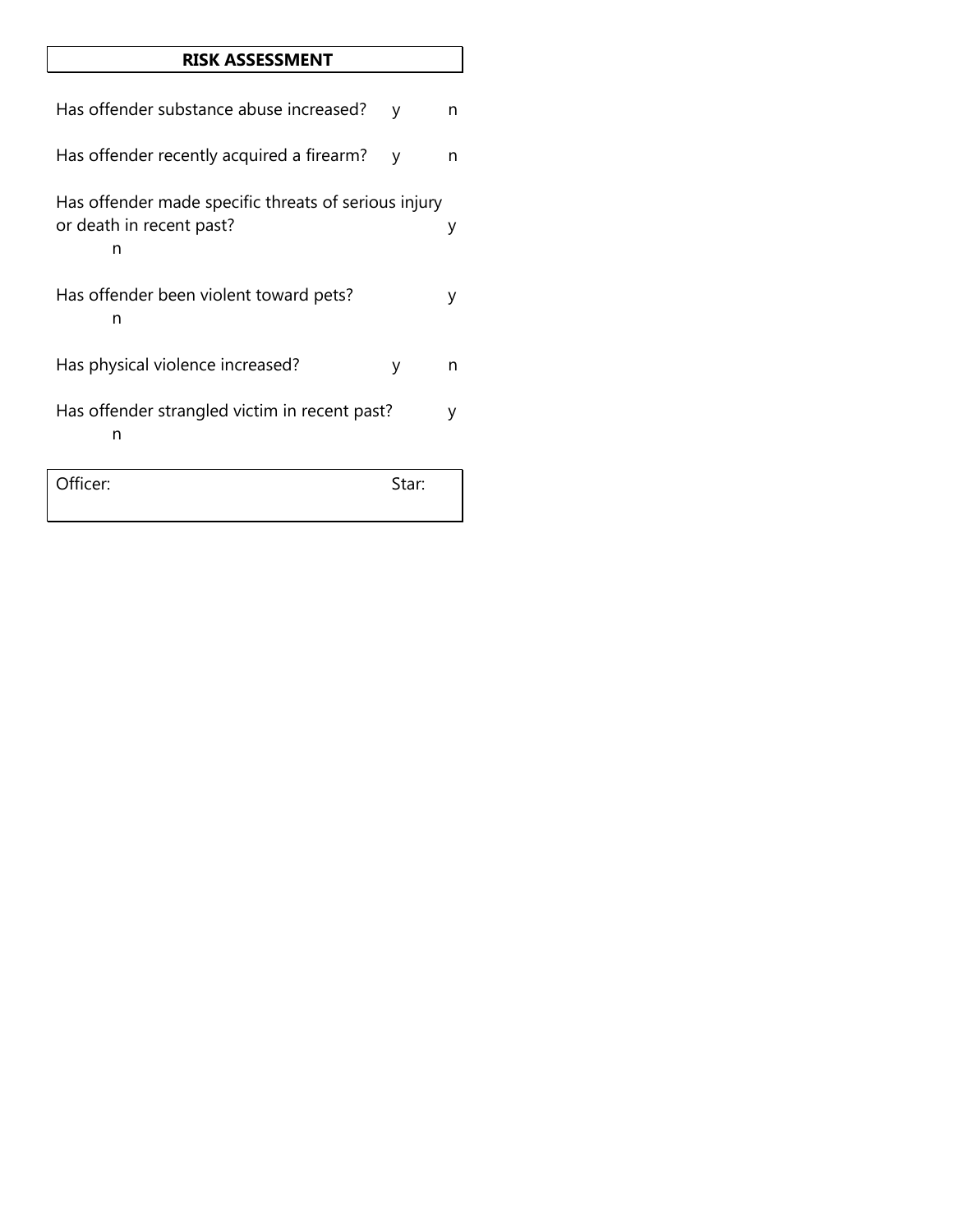# **HANOVER PARK POLICE DEPARTMENT**

## **Domestic Violence Supplemental Report POLICE DEPARTMENT REPORT NUMBER:**

## *Note: The arresting officer MUST complete this form when a domestic violence arrest is made. The DuPage County State's Attorney MUST receive a copy of this form to assist in the setting of bail.*

| Victim's Name:                                     | Location of Incident:                             |                                                     |  | Date and Time of Incident:                       |
|----------------------------------------------------|---------------------------------------------------|-----------------------------------------------------|--|--------------------------------------------------|
|                                                    |                                                   |                                                     |  |                                                  |
| Offender's Name:                                   |                                                   | Relationship to Victim:                             |  | Do the Victim and Offender Reside                |
|                                                    |                                                   |                                                     |  | Together?: Yes $\Box$<br>$No$                    |
| Has there even been an order of protection issued? |                                                   |                                                     |  | Were Children Present?                           |
| Yes                                                | $No$                                              |                                                     |  | Yes <br>No l                                     |
| List Prior Incidents:                              |                                                   |                                                     |  |                                                  |
|                                                    |                                                   |                                                     |  |                                                  |
| The victim is to be asked the following:           |                                                   |                                                     |  |                                                  |
| Has the offender previously:                       |                                                   |                                                     |  |                                                  |
| Hit, Slapped, or kicked you or someone else?       |                                                   |                                                     |  | Threatened to harm you if you called the police? |
| Choked you?                                        | Threatened to harm the police if you called them? |                                                     |  |                                                  |
| Threatened to kill you?                            |                                                   | Threatened to kill him or herself?                  |  |                                                  |
| Fantasized about harming or killing someone?       | Threatened you with a weapon?                     |                                                     |  |                                                  |
| Prevented you from seeking assistance?             |                                                   | Harmed or threatened to harm pets or other animals? |  |                                                  |
| Other:                                             |                                                   |                                                     |  |                                                  |

| Does the offender have access to firearms?                                         | Does the offender have a FOID card?         |  |  |
|------------------------------------------------------------------------------------|---------------------------------------------|--|--|
| No    <br>Yes                                                                      | Yes    <br>$No$                             |  |  |
| What type of firearms does the offender have access to and where are they located? |                                             |  |  |
|                                                                                    |                                             |  |  |
| Do you have children?                                                              | What are their ages?                        |  |  |
| $Yes \mid \mid$<br>$No$                                                            |                                             |  |  |
| Have they ever witnessed the abuse?                                                | Has your family ever had contact with DCFS? |  |  |
| Yes ⊟<br>$\mathsf{No} \mid \bot$                                                   | Yes l<br>$No$   $\blacksquare$              |  |  |
| Have any of the parties experienced any recent changes?                            |                                             |  |  |
| Separation/Divorce JJ Job Loss JD eath of a family member or friend?               |                                             |  |  |
| Other:                                                                             |                                             |  |  |
| Does the offender abuse alcohol or drugs (including                                | Please list type and frequency:             |  |  |
| Yes    <br>$No$    <br>prescription)?                                              |                                             |  |  |
|                                                                                    |                                             |  |  |
| <b>Medical Treatment Provided to Victim:</b>                                       |                                             |  |  |